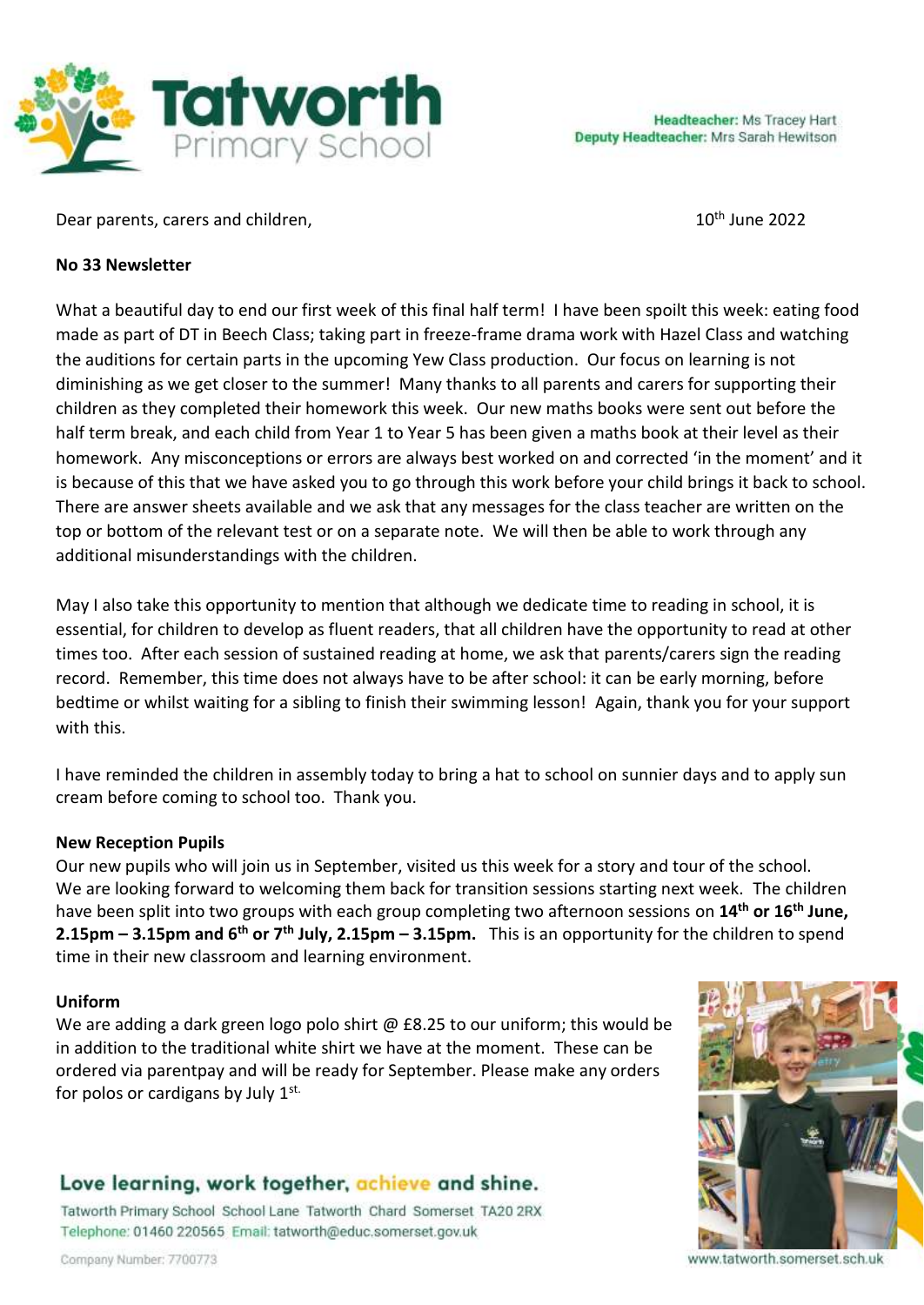# **Sports Day**

Our Sports Day will be on Thursday 23rd June 2022. There will be three separate events and parents/carers and younger pre-school siblings are welcome to join us on the school field during their child's races. All parents and carers are asked to enter the school field through the bottom field gate and asked to sign in. Picnic blankets and chairs should be brought to sit on, as all families will be asked to sit in a designated area to the side of the races.

- 9 am 10.30 am Reception children and Years 1 and 2
- $\bullet$  11.15 am  $-$  12.30 pm Years 3 and 4
- 2.15  $\text{pm} 3.30 \text{pm}$  Years 5 and 6

At the end of each session, we ask that all parents and carers leave the school field via the bottom field gate as the rest of the school will be on the field for play time and lunch time. The gates will be re-opened at the start of each Sports Day session, at designated times. **All parents and carers need to access Sports Day via the bottom field gate and sign in.** Thank you.

The children will run in their houses: Joslin (red), Brewer (blue), Stonham (yellow) and Langdon (green) and we encourage them to wear a t-shirt to school on this day in their house colour, along with their black PE kit shorts.

#### **Class Photos**





Our recent Group photographs of Yew and Acorn Classes are now ready to view and purchase at [https://htmp.st/Tatworth\\_Acorn](https://htmp.st/Tatworth_Acorn) 

[https://htmp.st/Tatworth\\_Yew](https://htmp.st/Tatworth_Yew)

There will be a free "deliver to school" option open for approximately 14 days, otherwise home delivery is available for £5 postage and packing. If you need assistance please call 01736 751555 (option 3).

# **Y3 Seaton Wetlands Visit:** Tuesday 7th June.

We had a fantastic time at Seaton Wetlands on Tuesday. The children were fantastically engaged and were great at using different skills and techniques to identify plants and explore them through different senses. We used our orienteering and map reading skills when working on problem solving tasks on bird habitats, and we learnt about the importance of mini beasts and plant growth stages. All in all, a great day and I am very proud on how Year 3 represented the school.



Love learning, work fogemer, achieve and shine.

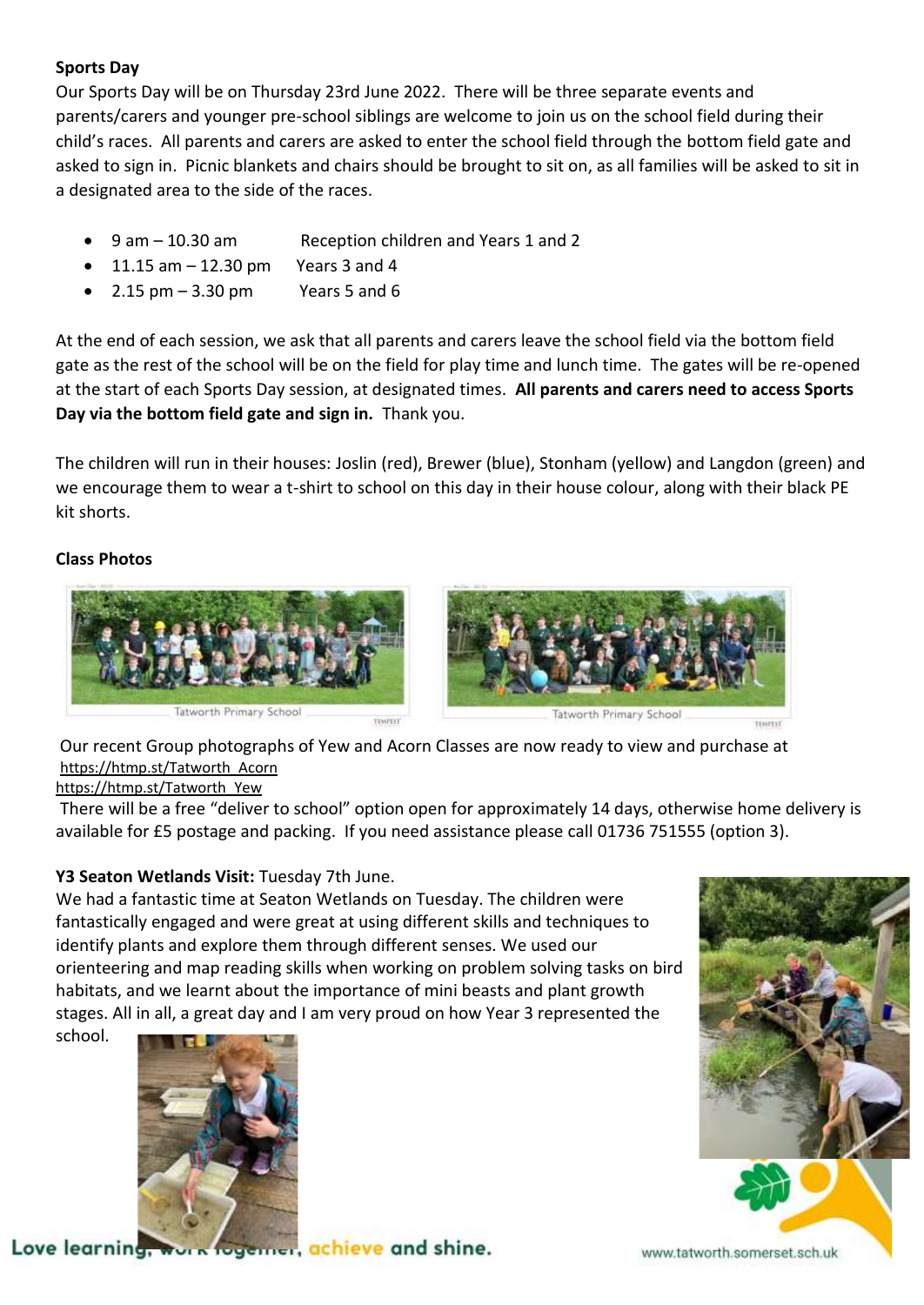

**Year 6 production (supported by Y5) – A Midsummer Night's Dream** There will be three performances of the play: Wednesday, 13<sup>th</sup> at 2.15pm and 6pm and Thursday,  $14<sup>th</sup>$  July at 6pm.

Year 6 children know about their character and we have discussed ideas for what to wear. If anyone has any questions or is unsure, please contact school; we do not have any costumes in school but we may be able to make suggestions. The Year 5 children will be supporting Y6 as the citizen of Athens: please could they wear smart clothes. Please could all costumes come in by the 4<sup>th</sup> July so that we can have a dress rehearsal on the Friday – thank you.



Parents and carers of Y6 may order **up to 4 tickets** spread over the three performances or have all 4 tickets for one performance if you prefer. Parents and carers of Y5 may order **up to 2 tickets**. Please click this link to order tickets

<https://forms.gle/hKSBL5j4dfa7ZsA18> Please include within your ticket order, any tickets needed for children. We regret there will not be room for pushchairs, but you may carry babies in arms. Note that all Y3/Y4 children and siblings of Y5/6 in Rec/Y1/Y2 will see the show during the school day.

# **Parent Directors**

We have two parent director vacancies on our Board of Directors and would be delighted if you would consider nominating yourself. Being a parent director is a challenging but rewarding role, that offers the opportunity to make a difference for the children in our community. Please click the link <https://forms.gle/4b4TMipU2ufTUqAB7>**(by 24 June)** if you would be interested in becoming a parent director.

#### **Year 6 Magdalen Farm Residential**

A reminder to please make any final payments as per the schedule: £10 due by 27th May. We will be chasing up outstanding payments next week.

#### Love learning, work together, achieve and shine.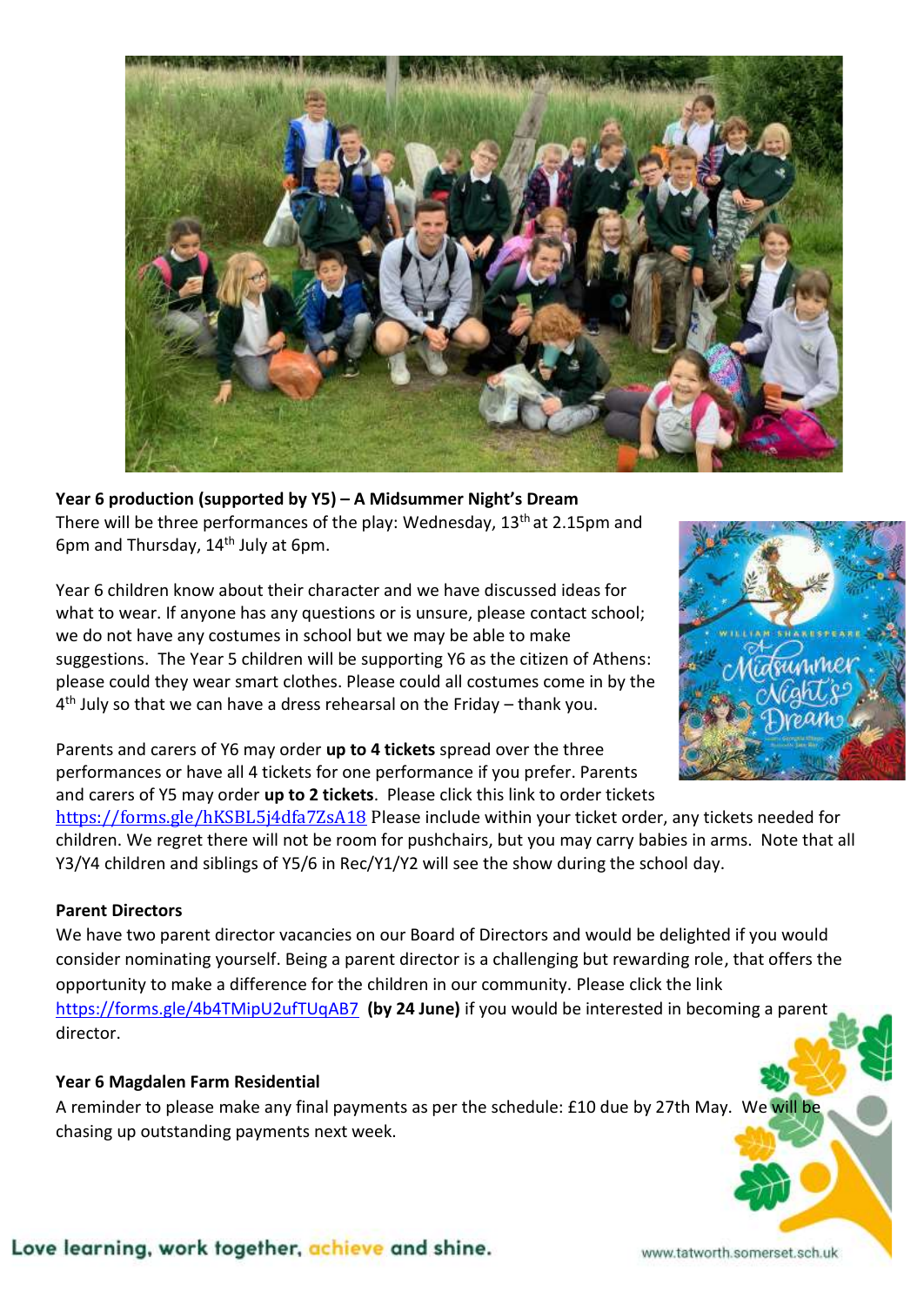#### **Autumn Term Meals**

The Autumn Term menu will be live on parentpay next week. If your child would like a hot lunch next term, please make any selections for the whole term, until 16th December. **Please make any selections by 1st July**. Thank you.

# **KS2 Times Table RockStars competition Winners of the TTRS trophy Year 4 –Well done!**

**Platinum Bag Willow Class: Jack Yew Class: Laila**

**Congratulations to Isabella Hawthorn Class who has achieved her Gold Person.**

# **Behaviour for Learning Celebrations:**



Acorn Class: **Flipper** for her fearlessness when sharing her ideas with the whole class. **Ella** for her unflinching kindness towards others.

Oak Class: **Rowan** for taking responsibility with all aspects of school life and being a good role model to others. **Sebastian** for aiming high, especially when writing by re-reading what he as written to check it makes sense. **Isabella** for aiming high with her work, especially her writing about the United Kingdom! Beech Class: **Ziggy** for working hard to remember to take his time when writing, so that we can read his wonderful ideas. **Arti** for greatly improved effort and focus, well done Arti.

Willow Class: **Darcie** for keeping going on our work on quarter to and past. **Alfie** for being a brilliant example and model student at Seaton Wetlands.

Hawthorn Class: **Dylan** for fantastic improvement and focus in his times tables. **Skye** for keeping going in times tables and improving your place and accuracy.

Hazel Class: **Oscar F** for keeping going with his parachute design in science. **Chloe** for neat presentation on her maths homework

Yew Class: **Gracie** for showing a fantastic, positive attitude and demonstrating the ability to compromise. **Julia** for fantastic attitude and team work and learning the ability of compromise.

# **Y6 Leavers' Activity day: Visit to Haven Banks,** Tuesday 19th July.

In order that this trip can go ahead please ensure payment deadlines are kept, the payment Final payment for Haven Banks (£6.43) + £10 remaining coach cost: £16.43 – payment due by 28th June 2022.

# **Swimming Letter for Y5 and some Y6**

Swimming sessions started this week, further sessions are on 14th June, 28th June, 5th July & 12th July. Please let us know if the pick-up arrangements from the pool change for your child.

# **Y6 Bikeability Sessions**

This half term, Y6 will have the opportunity to take part in two Bikeablity sessions, planned for 29/30<sup>th</sup> June & 4th/5th July. Invitation letters have been sent home. **In order that this activity can take place we need parents/carers to support us during the sessions. Please let the office know if you can help.**

# **Y2 Carymoor Visit:** Monday 4th July.

**Y4 Solar Farm Visit:** Thursday 30th June, information to come home very soon.

# Love learning, work together, achieve and shine.